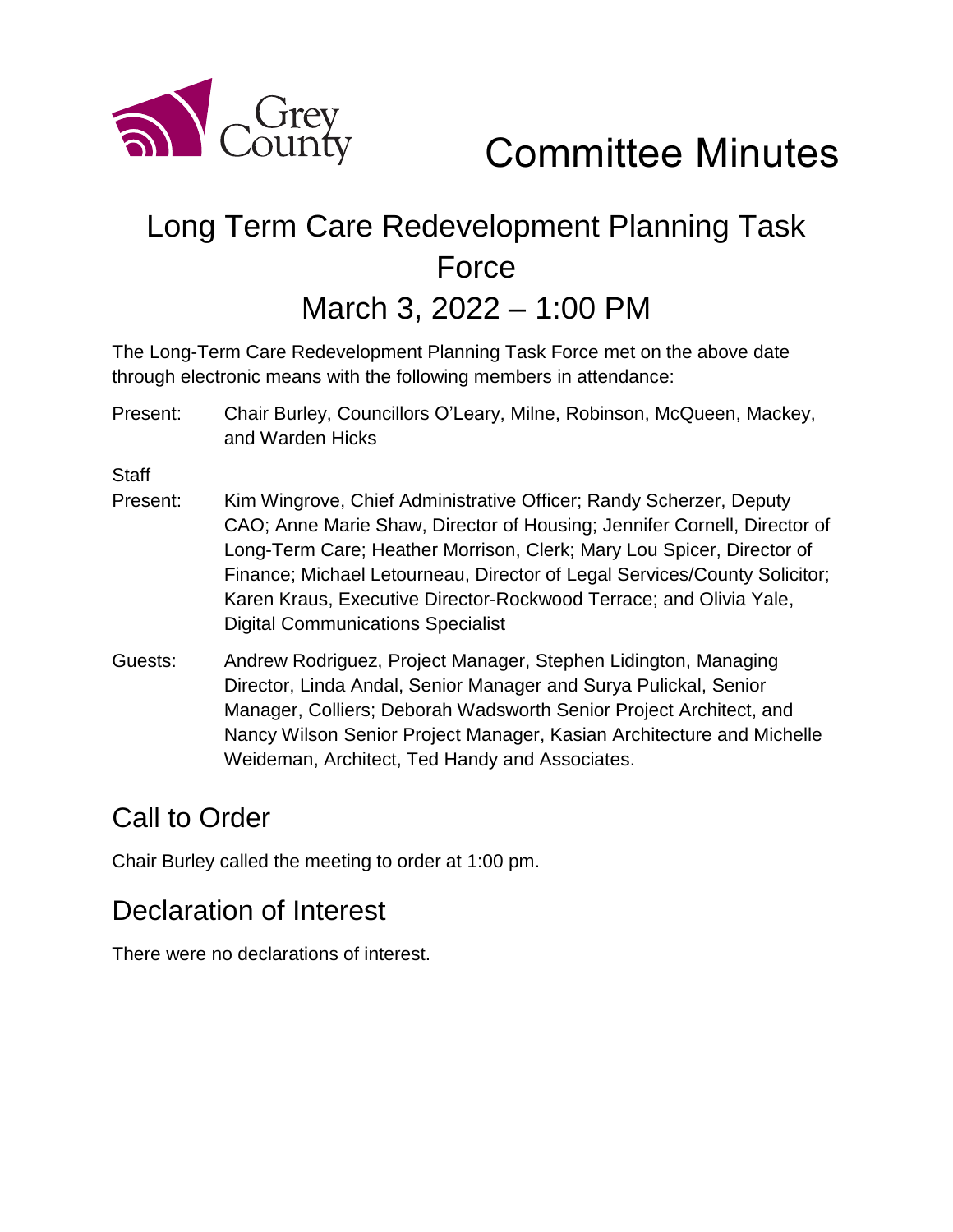## Reports

#### Rockwood Terrace Redevelopment Project Update

Mr. Rodriguez provided an overview of the presentations for today's meeting and introduced members of both the Colliers and Kasian teams. He provided a general update to the work completed to date noting the kick-off meeting with Kasian has occurred along with the initial planning phase. He also indicated that the project is currently in the design activities phase which includes program and master planning as well as the components related to the schematic design phase including net zero feasibility studies, updates to site plans, stormwater management plans, access and site servicing, public meeting, and pre-consultation meetings.

He provided some construction cost estimates based on classifications noting the cost estimate accuracy which is currently a Class D estimate based on the concept sketch design has an estimate accuracy of ±20-30%.

Mr. Rodriguez outlined the key decisions required from the Task Force and County Council including direction on the preferred option relative to the campus of care model scope based on the master plan presentation, authorization to proceed with the selected option based on the capital costs estimates, and direction on the campus of care options analysis proposed for the next steps.

Mr. Rodriguez then introduced Deborah Wadsworth from Kasian Architecture. Ms. Wadsworth provided an overview of the Kasian team for the Task Force. She outlined some key information for the members related to site plan considerations including ensuring adequate separation between the long-term care facility and the quarry for noise and vibrations, optimizing views, ensuring secure and accessible gardens, and ensuring a low impact development.

Ms. Wadsworth then outlined some landscape priorities including edible and sensory gardens, native species, paths with benches and rest stops, and a plan for ecology education. She spoke about connecting the community to the development by ensuring informal pathways and sidewalks to neighbouring properties are included in the plan, indoor and outdoor spaces on the perimeter for community and resident use, and sheltered scooter parking.

Ms. Wadsworth then outlined the design options for the members and provided various configurations to the members. She also highlighted the evaluation criteria for consideration including access to significant green space, convenient and safe staff parking, no more than a two-storey building for long-term care and assisted living facilities, ensuring a variety of views for residents to enjoy, having a village square that is connected to the long-term care facility, animated green space, future flexibility for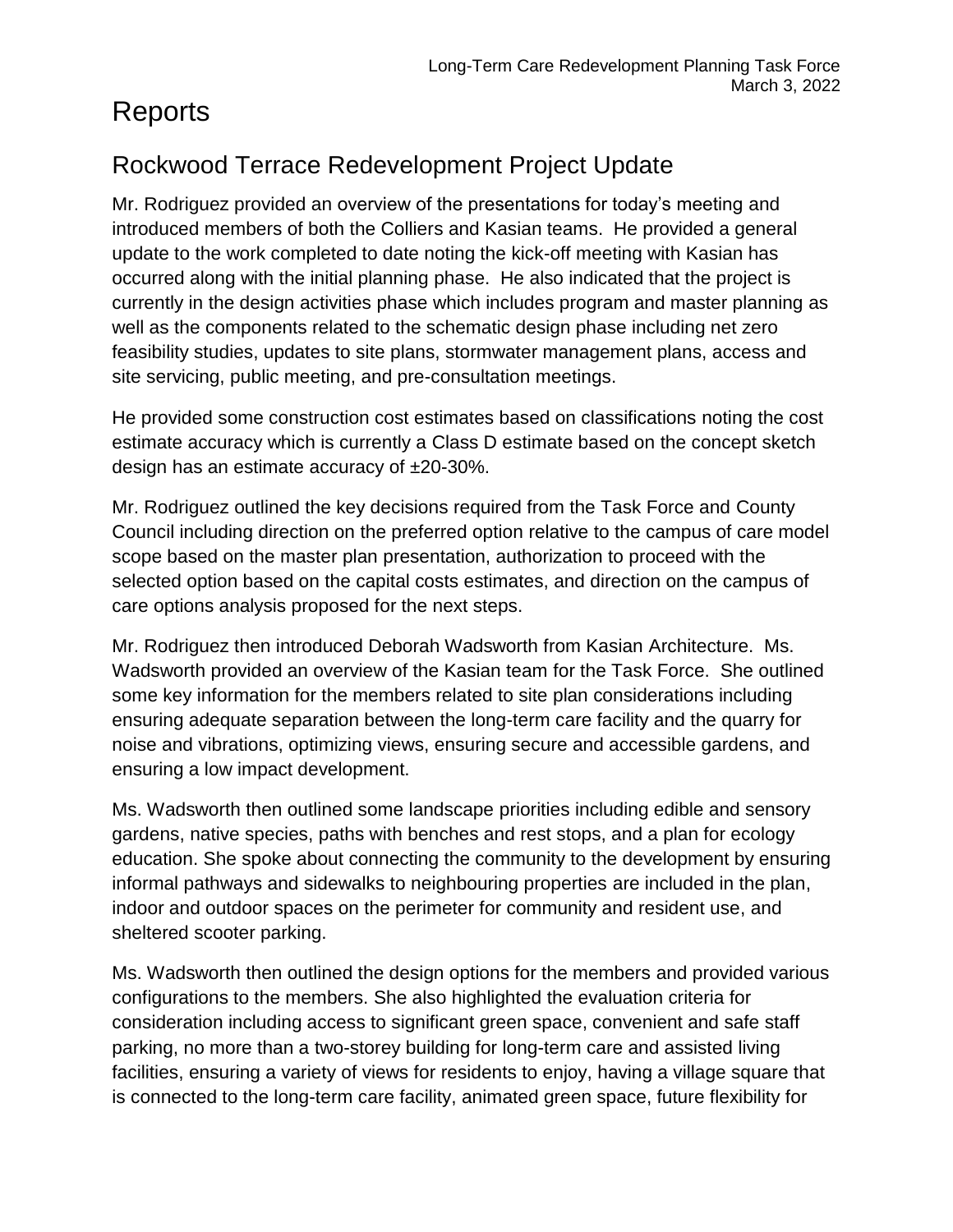operations, future expansion and flexibility for market housing, no vast parking areas and no more than three stories in total.

Ms. Wadsworth then outlined the preferred option for the campus of care model along with various aspects related to the preferred option. She noted that the village square was to be community centred with an outdoor area adjacent to it. She then spoke to the long-term care approach ensuring it follows Grey County's Colour-It Your Way approach, is research led, home-like, has adequate places for staff and has intergenerational connections. She spoke to a shift in culture for long-term care homes to more person-centred and outlined the proposed floor plans for consideration, focusing on infection control, acoustics, and privacy.

Ms. Wadsworth then spoke to the two-storey 40 unit assisted living facility that will include synergies with the long-term care home and have access to the village square. The independent living space was then reviewed as well as the landscape design features. She outlined the next steps associated with the design phase of the project including identifying problems and challenges, analysis of user program and care philosophy, concept and goal drivers, development of design solutions, continuous evaluation, and the ability to pivot as new research arises.

The following questions from Task Force members and responses were then raised:

- High resident acuity and use of amenities. It was noted that the design is based on Ministry guidelines with it being a lean program and footprint while still meeting the requirements. The focus is to add life to the years for residents.
- Semi-private (basic) and private rooms. The private rooms are not fully flushed out yet and this will be contained in the next phase of design as well as the assisted living and village square designs. Decisions related to room layout will be part of upcoming design discussions. There will be a split between basic and private rooms as required by the Ministry. It was noted that rooms are designed accordingly to Ministry guidelines which supports the comfort and dignity of the residents.
- Have provisions been made in the design for future expansion options? Ms. Wadsworth noted that yes there are various areas including the independent living space that have options for future expansion. Another option available is to add on another floor in the future. Provisions for future structural engineering may be an option for future building flexibility.
- Do the decisions made in one area impact any decisions made in other areas? It was noted that the decisions are independent relative to long-term care only or full campus of care but to look at the full campus of care model, some elements are interconnected.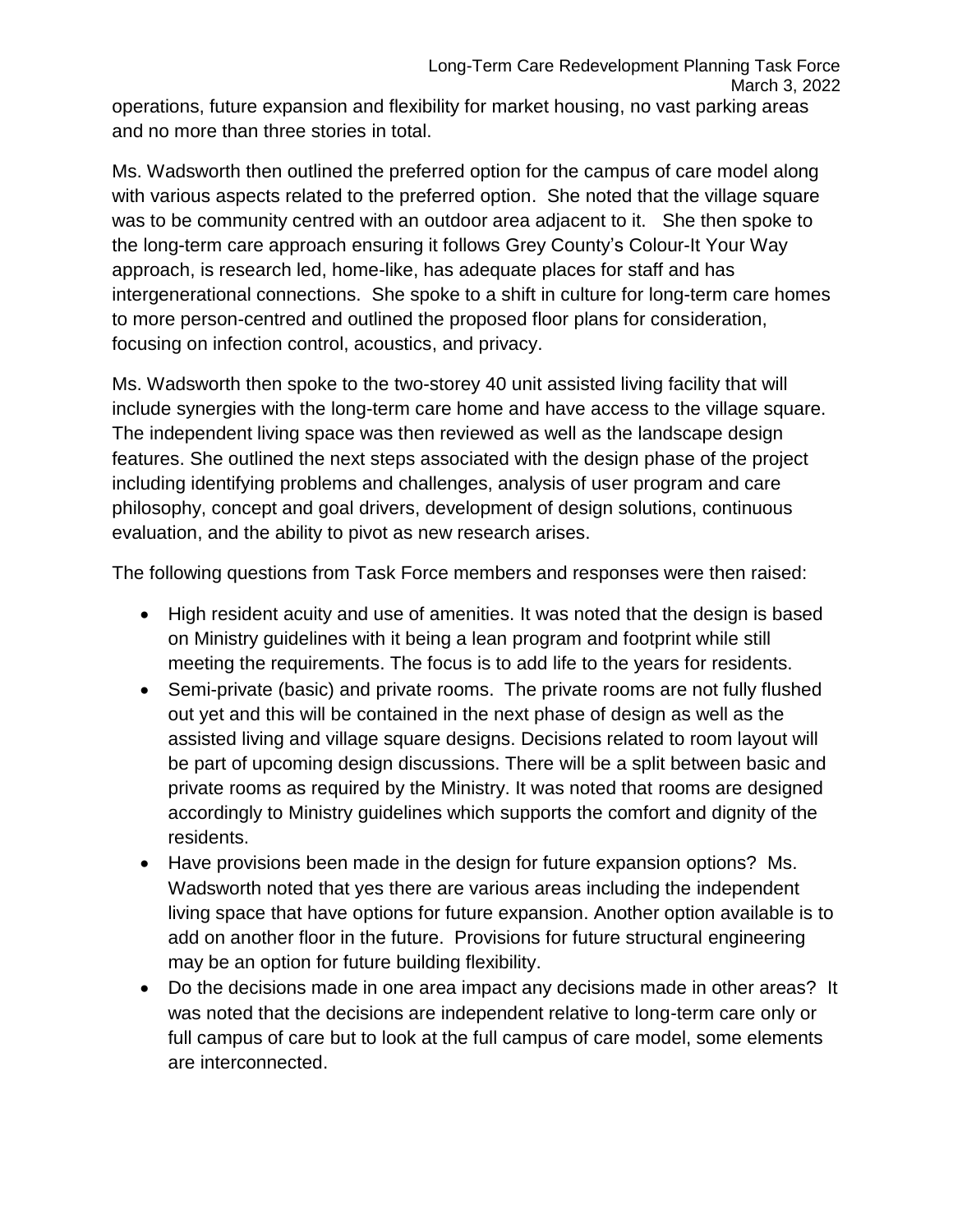Mr. Stephen Lidington introduced himself and provided some background on the methodology behind the option analysis and asked his team to provide introductions. Mr. Surya Pulickal and Ms. Linda Andal also introduced themselves to the members.

Mr. Surya Pulickal spoke to the options analysis for the Rockwood Terrace Campus of Care model. He provided an overview of the concept design including 128 long-term care beds, 40 assisted living beds, village square and a 60-unit independent living area. There are three development options related to the project and an overview of these was provided to the members for consideration:

- Option 1- building the long-term care building and horizontal infrastructure for long-term care only
- Option 2- building the long-term care, horizontal infrastructure, assisted living and village square components
- Option 3-full campus of care model (includes all of option 2 plus the 60 unit seniors apartment)

He then outlined the objectives of the development including care needs, housing needs, technical challenges, costs, and time. He spoke to a procurement option that takes market interest, cost, time and other risks, resource requirements, operational efficiency, and quality of the asset into account.

Mr. Pulickal then outlined the development options criteria relative to a qualitative analysis including resident experience and satisfaction, continuum of care and housing solutions, operational efficiency, cross subsidization, and improvements to the schedule, cost certainty with a view to dimmish the risk of development and procurement. Further details on each component were then provided to the members. The evaluation approach for the development options and ranking framework relative to the qualitative analysis was then outlined for the three options with Option 3 achieving the highest score.

Mr. Pulickal provided information related to the quantitative analysis including the capital costs, operating revenue, operating expenses, for each option as well as a final conclusion for the three options. Three components related to capital costs were then outlined including hard costs (building construction, site works etc.), soft costs (consultant fees, municipal charges etc.) and furniture, fixtures, and equipment and then provided the total development costs for each option with Option 1 costing \$75,287,990, Option 2 costing \$108,498,050 and Option 3 costing \$139,532,550. He noted the per square foot costs of \$760sq/ft for Option 1, \$740 sq/ft for Option 2 and \$610 sq/ft for Option 3. He then outlined operating revenue including residential rental income, commercial revenue, ministry funding, provincial supplements, construction funding subsidies along with other revenue sources.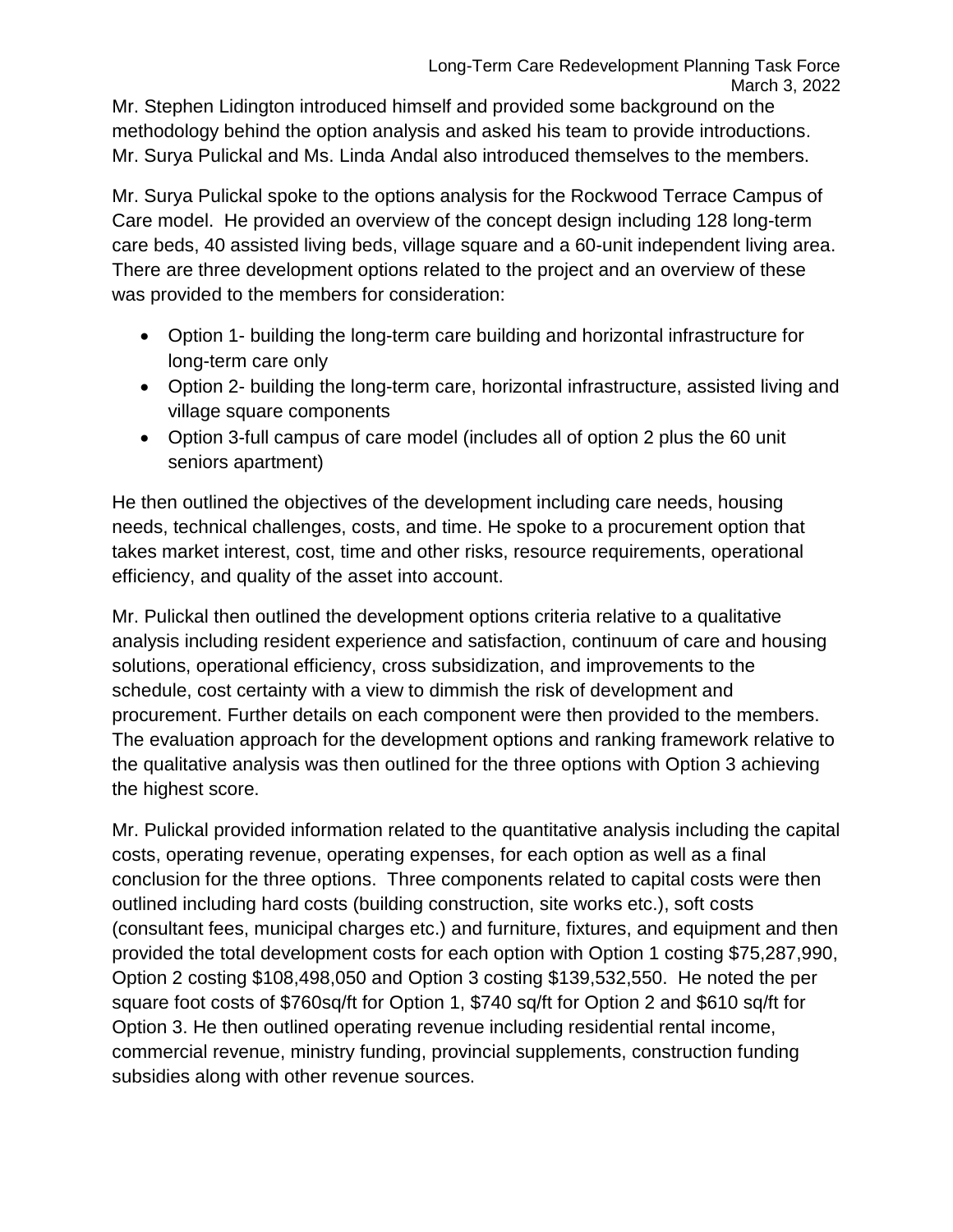Option 1-(\$13,637,163) with a total annual deficit of (\$5,305,922)

Option 2-(\$14,601,473) with a total annual deficit of (\$5,932,770)

Option 3-(\$14,871,938) with a total annual deficit of (\$6,863,639)

Mr. Pulickal provided conclusions related to each option noting for total operating expenses, net operating income, capital expenditure reserve, cashflow before debt service and surplus/deficit that Option 3 net position has the lowest ratio of equity to cost of 28%.

Ms. Andal provided an overview of the qualitative and quantitative analysis for the two procurement options being a design bid build (DBB) plus separate operations and maintenance Contract (O&M) option or a public private partnership (P3)-Design Build Finance Operate Maintain (DBFOM) option.

The procurement option criteria were then reviewed including market interest/competition, encourages schedule and construction cost certainty, risk optimization, owner's resourcing, flexibility to accommodate change, and asset quality, including innovation, longevity, and efficiency considerations. She then provided further detail on each consideration as well as the evaluation approach.

Ms. Andal provided a comparative analysis of the procurement options noting that the DBFOM scored the highest on the qualitative analysis and was the preferred procurement option. She provided an overview of a current DBFOM project ongoing in Newfoundland and the savings being realized over the full project term. She then outlined the key advantages of moving ahead with a DBFOM procurement process including risk transfer, bundling, and expanded capital opportunities. She noted the opportunity to spread capital payments out over the period of time to allow for other capital project development.

The process related to the Market Sounding approach was then outlined noting that nine companies and organizations were invited to participate with eight interviews taking place between February 1-7, 2022. It was noted that the preferred development option from the interviewees is a full campus of care model with the preferred procurement option being the DBFOM. She also provided some key findings stemming from the market sounding process and the proposed project.

Mr. Pulickal then outlined financing source options for different components of the proposed campus of care project including municipal and provincial funding (Infrastructure Ontario), Housing Investment Corporation funding and National Housing Co-investment funding.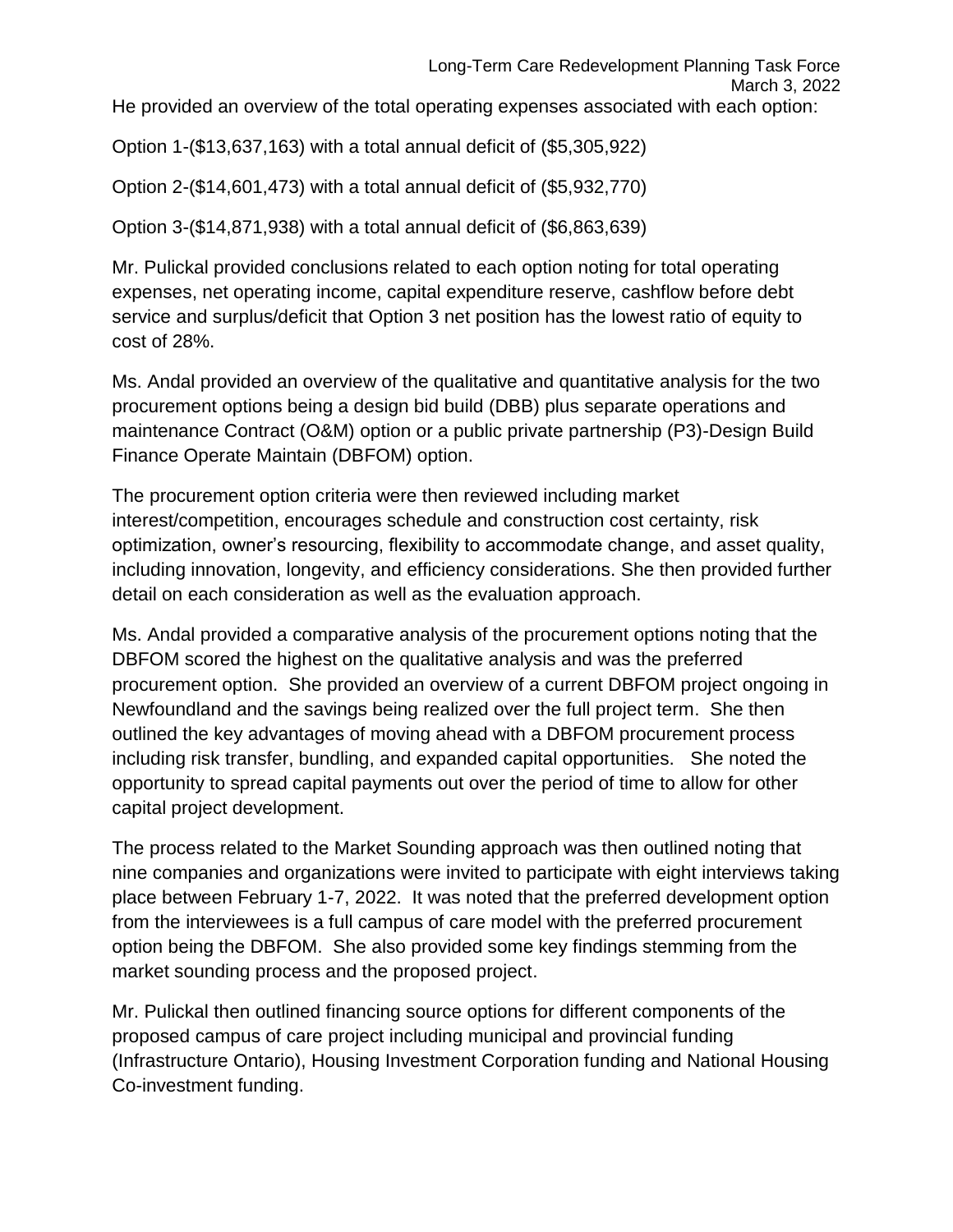He also stated in conclusion that Option 3 offers the highest resident experience/satisfaction through its community setting and integrated care delivery approach. He noted a campus of care model offers residential/care solutions in one place for older adults and Option 3 is more financially sustainable in the long-term as positive cash flow from one component of the campus can cross subsidize the other entities when required.

CAO Wingrove spoke to the requirement of staff to review the bottom-line cost to the County of the debt associated with each of the options which is significantly more than what is currently being spent.

Ms. Andal provided some conclusions related to the procurement including the DBFOM as an integrated approach to designing, building, financing, and maintaining the project, along with time and budget certainty and the components contained within each.

Ms. Andal provided closing remarks and next steps including the project timeframes and associated tasks.

Questions from the members then followed including:

- Current costings involved in various components of the campus of care-. Staff noted that a number of areas need to still be reviewed and assumptions included. Staff spoke to options related to the term of debt repayment and potential for a longer repayment term to lower payments. It was noted that the County provides \$2.1 million in the 2022 budget for Rockwood Terrace operations as well as putting \$1.3 million in reserve for future debt repayment, therefore meeting the requirements of any option will have a significant financial impact to the County's finances.
- No development option scored full points for meeting the continuum of care relative to aging in place. Is something missing from the plan? Staff noted that there are no guarantees under the current system that would ensure someone in assisted living or seniors' accommodation would be assigned a bed in the Rockwood Terrace LTC home.
- Why is there little difference in residential rental income between Option 2 and Option 3? It was noted that a significant part of revenue comes from assisted living rather than independent living. The senior's apartments are intended to be a mix of affordable and market rate units.
- How does the County's debt servicing capacity compare to the conclusions of the analysis for the proposed project and the capital requirements and repayments going forward? Borrowing capacity must be maintained for future projects. Staff noted that the 2022 annual repayment limit figure has not been released yet but is expected shortly. The Debt Repayment Policy passed by County Council in 2020 recommended use of 10% of own source revenue for debt repayment and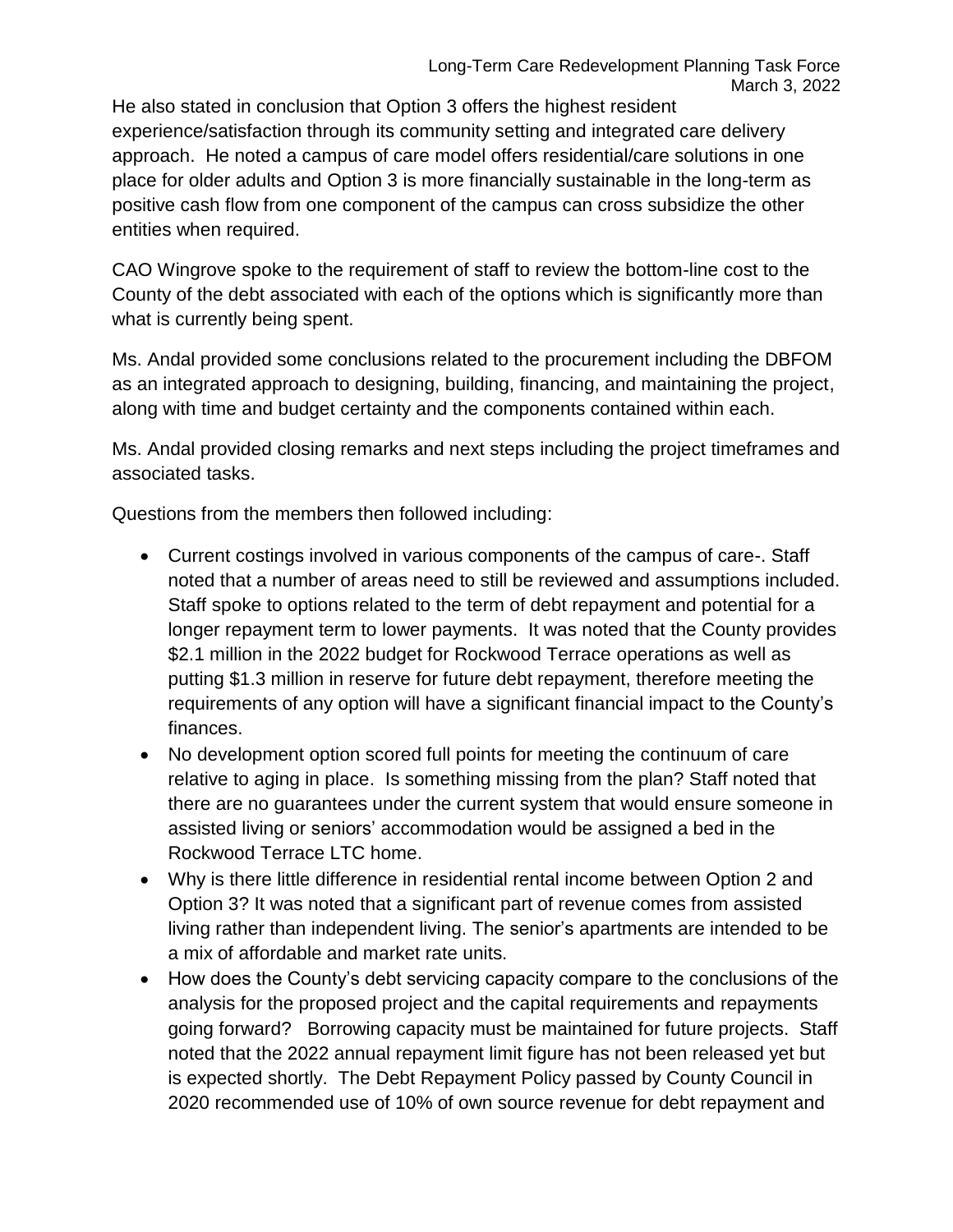spoke to rough calculations and the debt capacity limits. Staff noted the provincial limit of 25% for debt repayment.

- What is the impact on Grey County relative to the financial load, tax levy and savings related to choosing one option over another? Staff indicated that a further report will be completed that includes some of this analysis and brought back to the next meeting.
- Does the independent living building become a County-owned asset? Mr. Rodriguez noted that the full procurement option analysis will be sent shortly and that analysis relative to this item has not been completed to date. CAO Wingrove noted that is internal work which needs to be completed by County staff in order to pull together that information and outline the impact on the County. Mr. Rodriguez noted the risks associated with moving forward with only the long-term care component.
- The aging population in Grey County was noted and whether the full campus of care is the right investment at this time. It was noted that there is an increased demand for senior care facing Grey County and a need to look at the investment and economy of scale. Looking at the uniqueness of operating a full campus of care model for Grey County.
- Discussion on affordable housing opportunities took place noting that there is existing affordable housing property in Durham that could be redeveloped in the future if current residents were moved to the new location.
- Can the County look at Option 2 being the long-term care and assisted living components only and is there a place for the private sector to be engaged in the independent living component? This will be included in the staff report. Mr. Rodriguez did caution on carving up the project into components and the possible lower desired interest by partners.
- Is there an opportunity for the potential redevelopment and/or selling of a portion of those lands? Planning considerations will be included in the staff report.

Staff committed to continue working with the consultants and bring back a report to the Task Force that includes further analysis related to the questions outlined above.

## Other Business

Councillor McQueen requested an update regarding the presentation by SHS Consulting in December on the Grey Gables Feasibility study and the inclusion of actual Grey County information rather than industry standard. Staff are looking at bringing back a report to the Task Force on this item in late Spring, 2022.

Questions around the timeline for the development were raised. Staff noted they are still waiting for the development agreement from the province. Discussions from a project